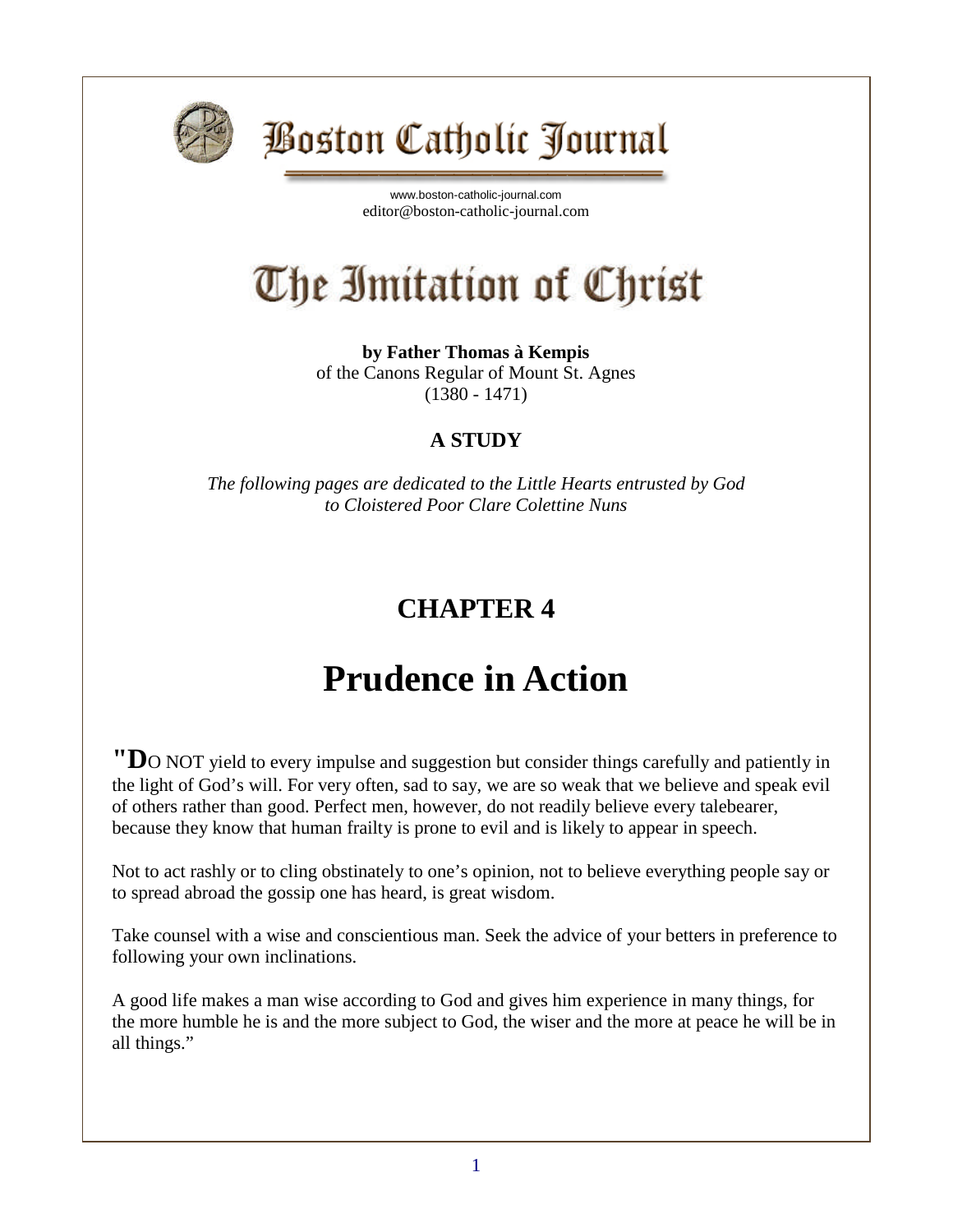### *Sister's Commentary***:**

**Do** you realize that when you disclose the sin of another, you become guilty of that sin ... and more, for you add to it the sin of slander and gossip! Whether publicly or privately (you know, *"I shouldn't tell you this, but ...", "Between you and me ...", "I am telling you this in secret ..."* -- sound familiar?) when you uncover, disclose, reveal the sin of another to *anyone under any circumstances* ... you make that sin your own. And with the sin the guilt. And with the guilt the just punishment (that in all likelihood you would happily see visited upon your neighbor who sinned first).

#### *Read that again*.

This chapter possesses great wisdom in few words. It reaffirms our need to pray over the human encounters that we have with others in our daily lives.

We have all seen the havoc, the damage, disaster and wreckage that a hurricane, a tsunami, or an earthquake can bring. Equally devastating and as broadly destructive can be the havoc and chaos wrought by the human tongue when it is not tethered by love and breaks loose of the Commandments of God. Like the tsunami, its effects extend far beyond what we could possibly anticipate. It is whispered in one ear ... and pours out of the mouths of thousands. Would that the Gospel were communicated so quickly, so broadly ... and so eagerly!

Saint James unsparingly warns us of the danger of the human tongue: and he does so in absolutely clear and unambiguous terms:

> *"The tongue is a fire, a world of iniquity. The tongue is placed among our members, which defileth the whole body, and inflameth the wheel of our nativity, being set on fire by hell. For every nature of beasts, and of birds, and of serpents, and of the rest, is tamed, and hath been tamed, by the nature of man: But the tongue no man can tame, an unquiet evil, full of deadly poison."* <sup>1</sup>

Thomas A Kempis is doing likewise.

Human relationships (which are always delicate), families, and even entire communities can be so severely wounded if not utterly broken and scattered, by the malicious activity of the tongue which lends itself so easily to the evil of gossip and tale bearing.

We have such a tremendous personal responsibility in our conversations and verbal exchanges --- and few of us take thought of it. The words leave our mouths and as quickly as they pass, so does our *responsibility* for anything that ensues as a result of them --- or so we mistakenly think. They are, after all, "just words", uttered in mere seconds --- and kept in the same confidence in which you had kept it ... which is to say, none! But you cannot call them back! As Confucius wisely observed, "One cannot unsay what one has said."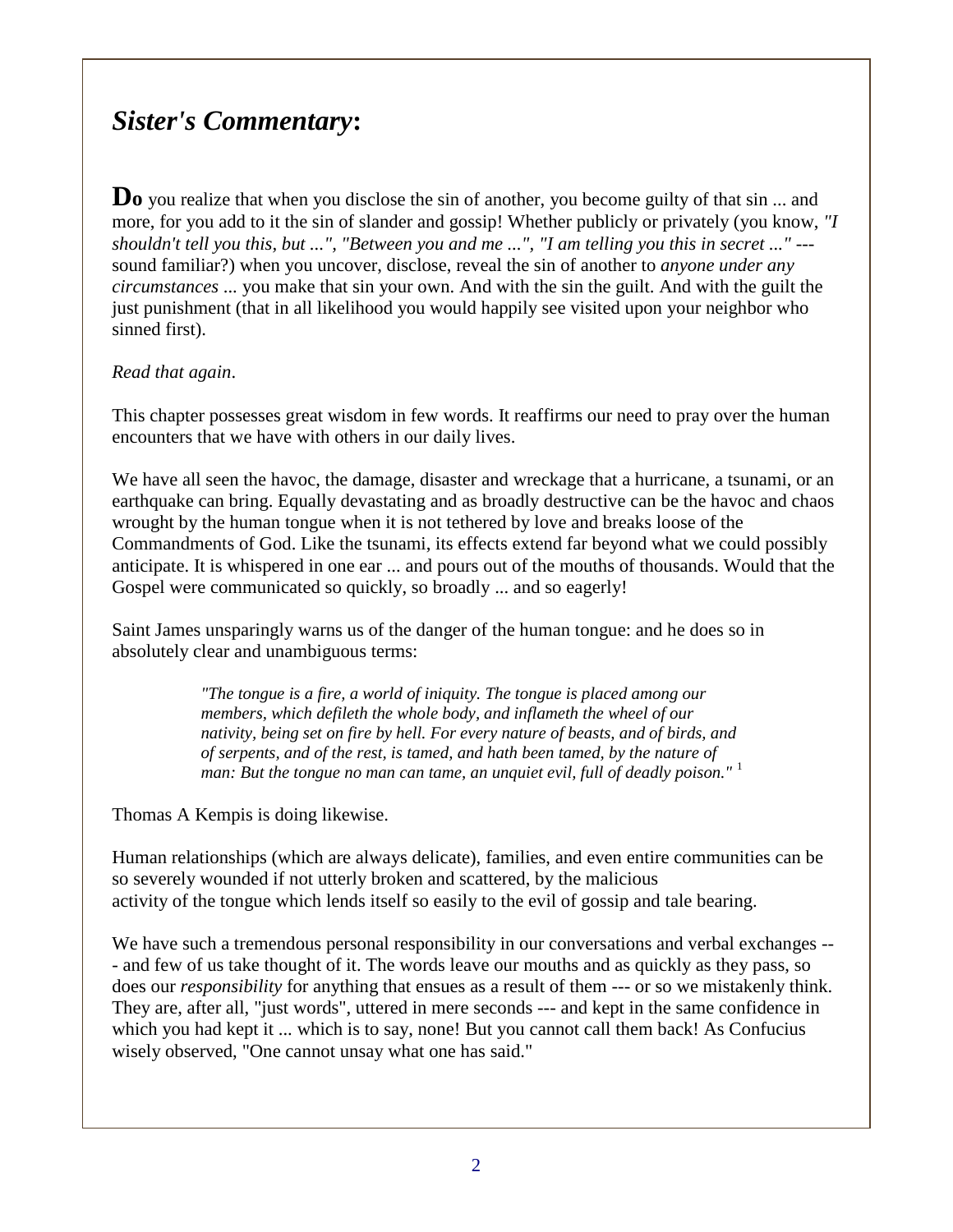Be the floodgate against that tide of poison! Let is stop with you and go no further! Your "confidential friend" does not live in isolation, and neither do you. If she has spoken ill of another, betrayed the trust of another, revealed the sin of another, she will speak ill of you, as easily betray you, and reveal your own sins and indiscretions as readily as she revealed the sins of others to you --- and with the same false promise with which she first disclosed it to you. In many ways, by their tongues you will know your friends.

Needless to say, in our own conversations many of us are guilty of proffering "tidbits" of lethal information that can easily assassinate the character of another. How reluctant, how slow we are to cloak the actions of others in charity rather than exposing them to shame!

We must recognize and be aware of this sinfulness within us that wittingly or not lures others, subtly encourages others, to also propagate sin through gossip. This much needed awareness should make us, at such times of temptation, to choose to die to our selves and our own wills and desires and to choose what we know God would have of us. No sin, we soon come to find, is entirely personal after all; it always affects, and most often poisons, others.

What, then, are we to do in the problematic situation where, in some way or another, we become involved in an encounter fraught with moral or spiritual danger to another? Are we to say nothing? Do nothing? Let evil pass?

It is a false concept of charity if we see a person in moral danger, from sex, drugs, drink and make "charitable excuses" for them, which not oinly pander to their sins but perpetuate them because we do not have the courage of the conviction to help them. We have a duty to protect and nurture life. It is a three-fold duty: to God Who created them and loves them, to they themselves who either fail to apprehend the good or have not the strength to seize it, and to ourselves upon whom it is incumbent to be "our brother's keeper."

But, in such a given situation, first we must first carefully examine our own motivations and intentions with great honestly, being certain of facts (not our imaginings!) and speaking directly - -- and discreetly --- to those involved. Christ Himself tells us very clearly, *"If thy brother shall offend against thee, go, and rebuke him between thee and him alone."* <sup>2</sup>

Some situations may be more difficult and delicate. Thomas gives such wise advice here: seek counsel from those in a position to do so, a priest, someone anointed to care and guide souls. What the Priest may say may or may not be pleasing to you, but obey his directives, and Godwho sees your obedience and desire for good will bring some greater good out of the situation than any counsel that you alone can impart.

Saint Francis de Sales speaks of this eloquently and at greater length in his renowned spiritual work, **"An Introduction to the Devout Life"** which should be, together with the **"Imitation of Christ"** and **"Abandonment to Divine Providence"** by Father Jean-Pierre de Caussade (*with the translation by John Beevers*), on the reading list of *every* Catholic. It is wonderful and profitable reading!